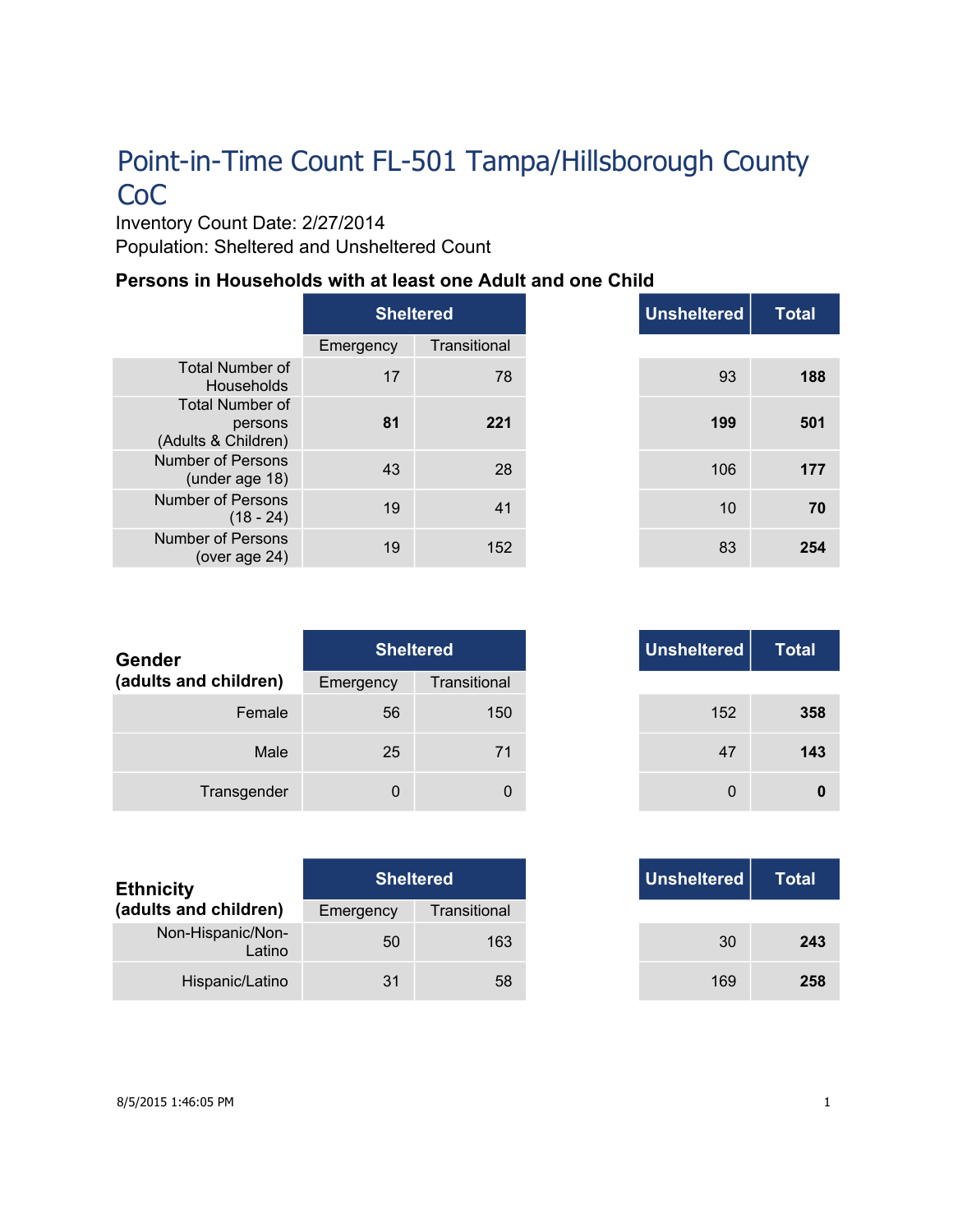| Race                                                |             | <b>Sheltered</b> |  | <b>Unsheltered</b> |
|-----------------------------------------------------|-------------|------------------|--|--------------------|
| (adults and children)                               | Emergency   | Transitional     |  |                    |
| White                                               | 50          | 88               |  | 113                |
| <b>Black or African-</b><br>American                | 31          | 133              |  | 78                 |
| Asian                                               | $\mathbf 0$ | $\mathbf 0$      |  | 1                  |
| American Indian or<br>Alaska Native                 | $\Omega$    | $\Omega$         |  | 6                  |
| Native Hawaiian or<br><b>Other Pacific Islander</b> | $\Omega$    | $\Omega$         |  | 1                  |
| <b>Multiple Races</b>                               | $\mathbf 0$ | 0                |  | 0                  |

|                | <b>Sheltered</b> |
|----------------|------------------|
| าcy            | Transitional     |
| 50             | 88               |
| 31             | 133              |
| $\Omega$       | 0                |
| $\overline{0}$ | 0                |
| $\overline{0}$ | 0                |
| 0              | 0                |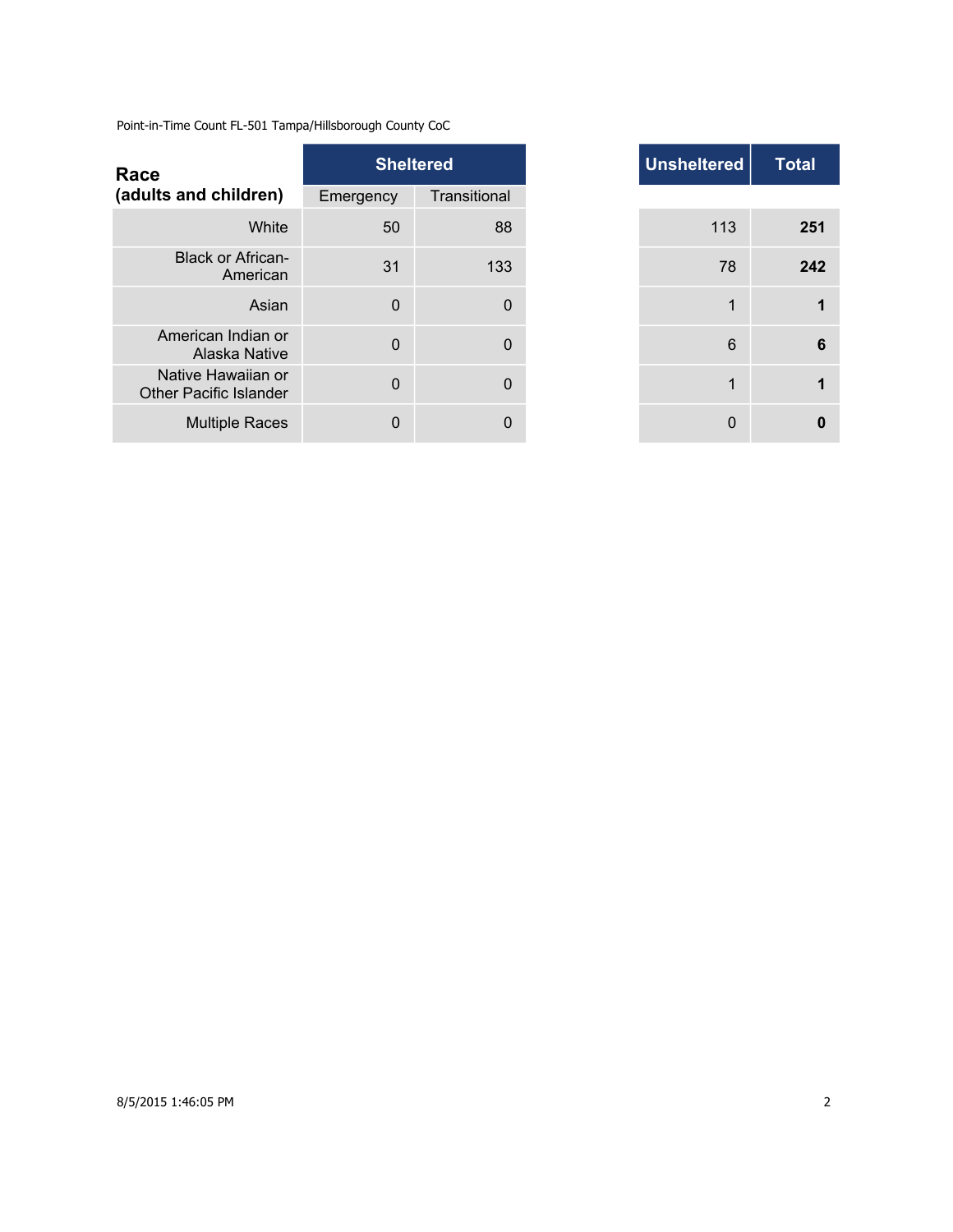## Inventory Count Date: 2/27/2014 Population: Sheltered and Unsheltered Count

## **Persons in Households with only Children**

|                                                 | <b>Sheltered</b> |              |
|-------------------------------------------------|------------------|--------------|
|                                                 | Emergency        | Transitional |
| <b>Total Number of</b><br>Households            | U                |              |
| Total Number of one-<br>child Households        | O                |              |
| Total Number of multi-<br>child Households      |                  |              |
| Total number of person<br>(under age 18)        | U                |              |
| Number of children in<br>multi-child households |                  |              |

|             | <b>Sheltered</b> | Unsheltered      | <b>Total</b> |
|-------------|------------------|------------------|--------------|
| าcy         | Transitional     |                  |              |
| $\mathbf 0$ | $\bf{0}$         | $\boldsymbol{0}$ | 0            |
| $\Omega$    | 0                | $\Omega$         | 0            |
| $\Omega$    | $\Omega$         | $\mathbf 0$      | 0            |
| $\bf{0}$    | 0                | 0                | 0            |
| O           | $\Omega$         | $\Omega$         | U            |

| Gender                |           | <b>Sheltered</b> | Unsheltered |
|-----------------------|-----------|------------------|-------------|
| (adults and children) | Emergency | Transitional     |             |
| Female                | 0         |                  | 0           |
| Male                  | 0         |                  | 0           |
| Transgender           | 0         |                  | 0           |

| <b>Ethnicity</b>            | <b>Sheltered</b> |              | Unsheltered |
|-----------------------------|------------------|--------------|-------------|
| (adults and children)       | Emergency        | Transitional |             |
| Non-Hispanic/Non-<br>Latino |                  |              |             |
| Hispanic/Latino             |                  |              |             |

|          | <b>Sheltered</b> | Unsheltered | <b>Total</b> |
|----------|------------------|-------------|--------------|
| ιсγ      | Transitional     |             |              |
| $\Omega$ | 0                |             |              |
| 0        | $\Omega$         |             |              |
|          |                  |             |              |

|     | <b>Sheltered</b> |
|-----|------------------|
| ٦CV | Transitional     |
|     |                  |
|     |                  |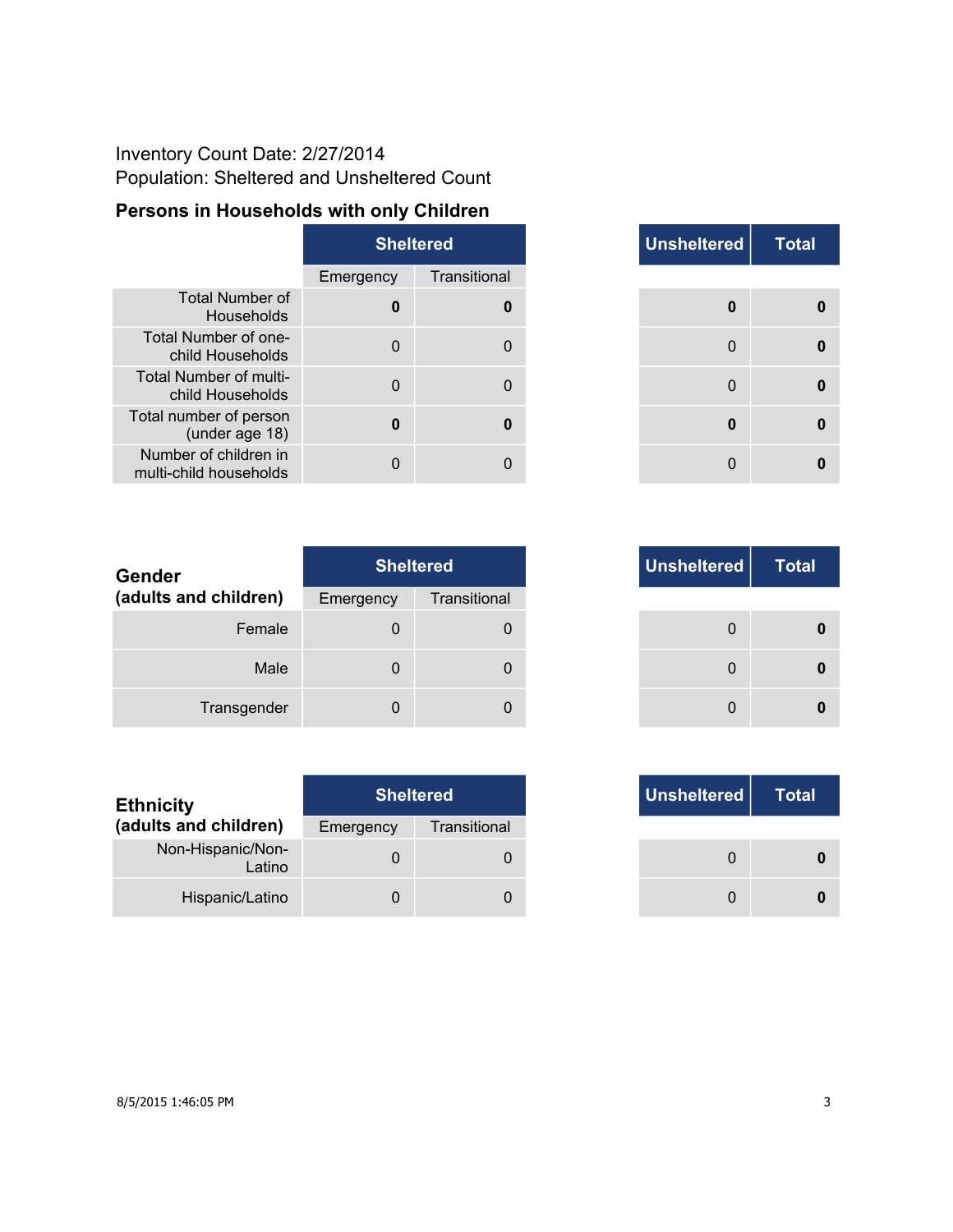| <b>Unsheltered</b><br><b>Sheltered</b><br>Race                       |
|----------------------------------------------------------------------|
| (adults and children)<br>Transitional<br>Emergency                   |
| White<br>$\mathbf 0$<br>$\mathbf 0$                                  |
| <b>Black or African-</b><br>$\Omega$<br>$\Omega$<br>American         |
| $\Omega$<br>Asian<br>0                                               |
| American Indian or<br>$\mathbf 0$<br>0<br>Alaska Native              |
| Native Hawaiian or<br>$\Omega$<br>0<br><b>Other Pacific Islander</b> |
| <b>Multiple Races</b><br>$\Omega$<br>0                               |

|             | <b>Sheltered</b> |
|-------------|------------------|
| าcy         | Transitional     |
| $\mathbf 0$ | $\mathbf 0$      |
| $\Omega$    | $\Omega$         |
| $\Omega$    | $\Omega$         |
| $\Omega$    | $\Omega$         |
| $\Omega$    | $\Omega$         |
| O           | 0                |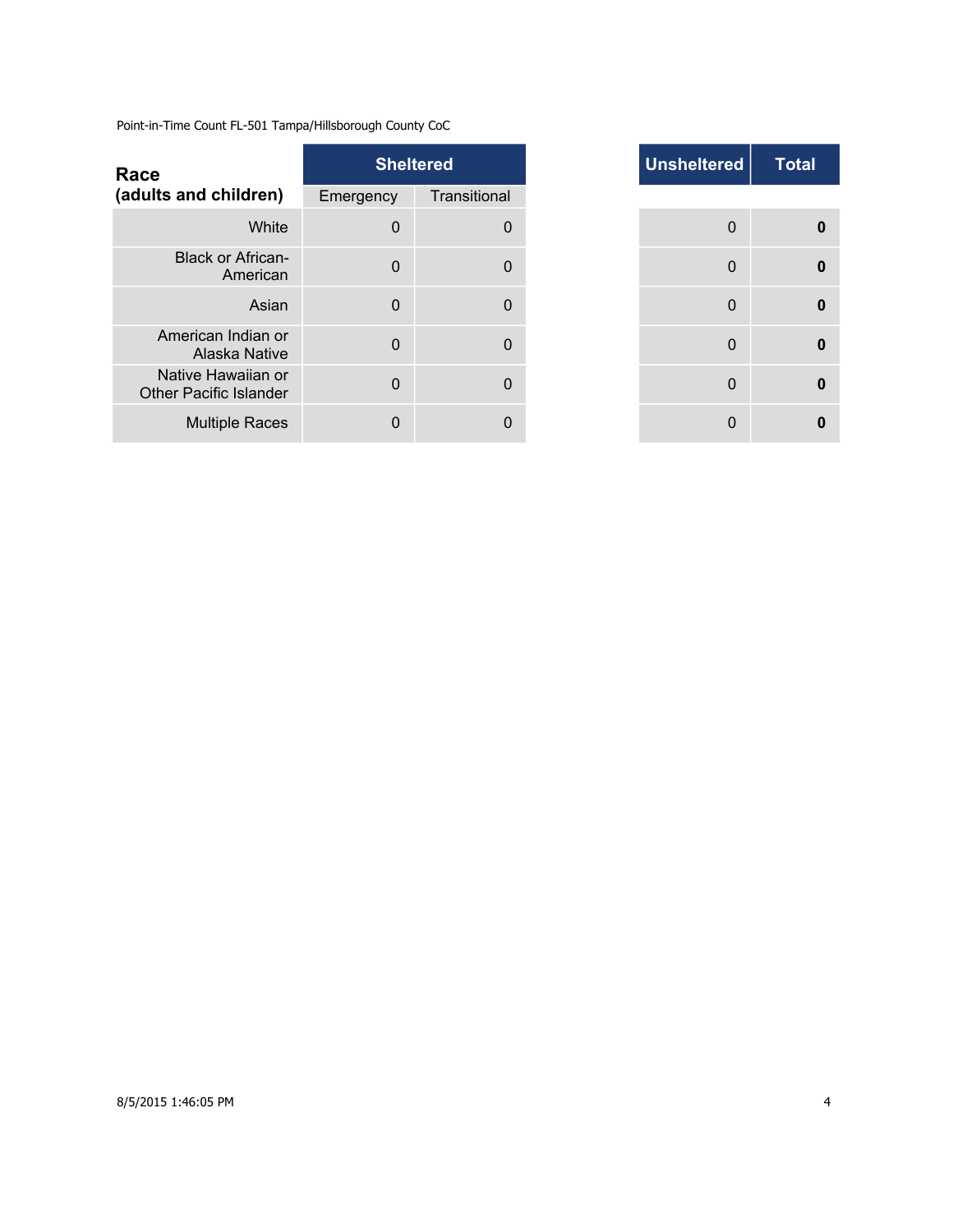## Inventory Count Date: 2/27/2014 Population: Sheltered and Unsheltered Count

## **Persons in Households without Children**

|                                               |           | <b>Sheltered</b> |            |     | <b>Total</b> |
|-----------------------------------------------|-----------|------------------|------------|-----|--------------|
|                                               | Emergency | Transitional     | Safe Haven |     |              |
| <b>Total Number of</b><br><b>Households</b>   | 233       | 311              | 7          | 892 | 1,443        |
| <b>Total Number of</b><br>persons<br>(Adults) | 233       | 311              | 7          | 892 | 1,443        |
| <b>Number of Persons</b><br>$(18 - 24)$       | 19        | 16               | $\Omega$   | 161 | 196          |
| <b>Number of Persons</b><br>(over age 24)     | 214       | 295              | 7          | 731 | 1,247        |

| <b>Gender</b>         |           | <b>Sheltered</b> |            | Unsheltered | <b>Total</b> |
|-----------------------|-----------|------------------|------------|-------------|--------------|
| (adults and children) | Emergency | Transitional     | Safe Haven |             |              |
| Female                | 56        | 124              | 2          | 211         | 393          |
| Male                  | 177       | 187              | 5          | 679         | 1,048        |
| Transgender           | 0         | 0                | 0          | 2           | 2            |

| <b>Ethnicity</b>            | <b>Sheltered</b> |              |            | Unsheltered | <b>Total</b> |
|-----------------------------|------------------|--------------|------------|-------------|--------------|
| (adults and children)       | Emergency        | Transitional | Safe Haven |             |              |
| Non-Hispanic/Non-<br>Latino | 200              | 276          | 6          | 757         | 1,239        |
| Hispanic/Latino             | 33               | 35           |            | 135         | 204          |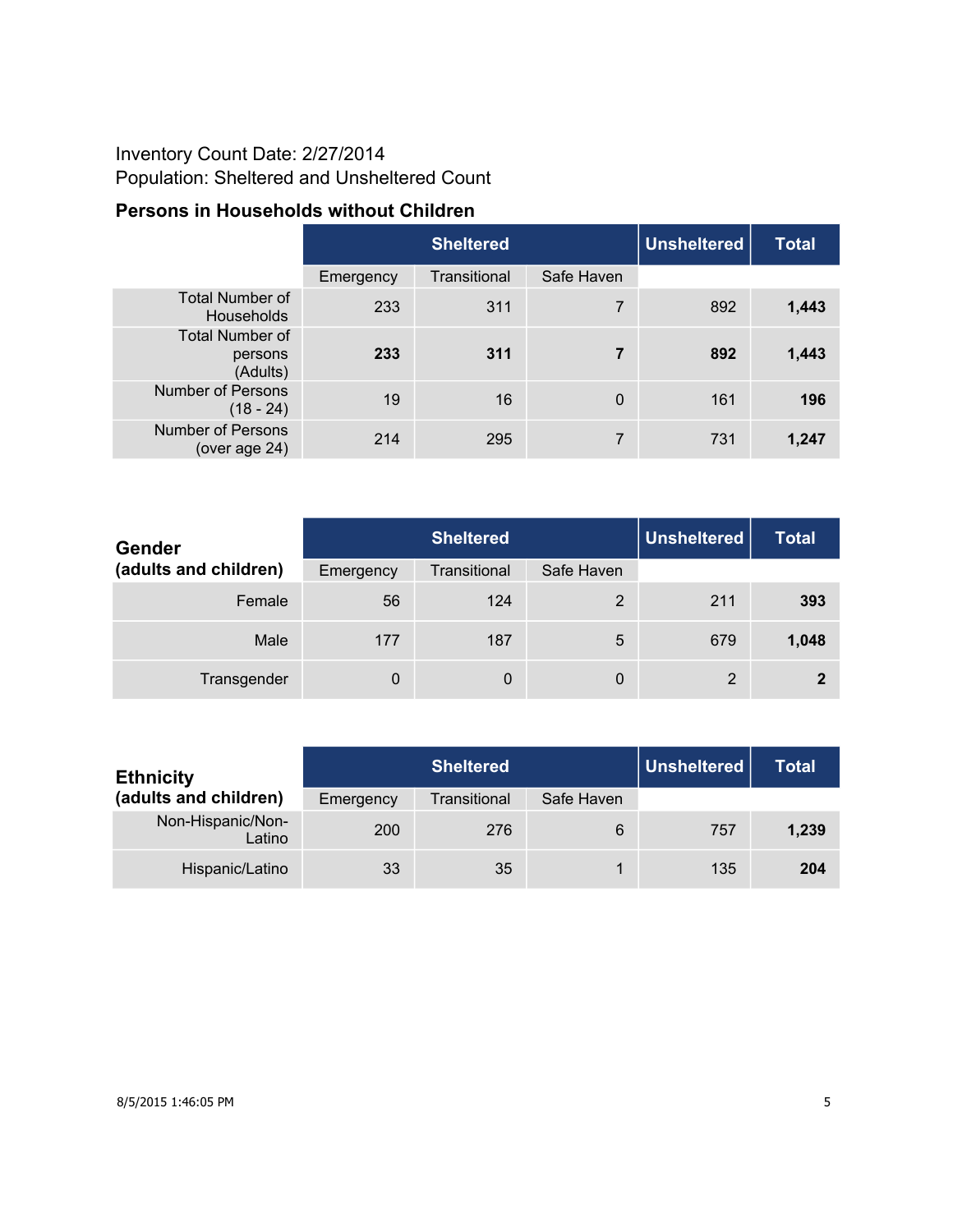| Race                                                | <b>Sheltered</b> |              |            | Unsheltered | <b>Total</b> |
|-----------------------------------------------------|------------------|--------------|------------|-------------|--------------|
| (adults and children)                               | Emergency        | Transitional | Safe Haven |             |              |
| White                                               | 127              | 223          | 3          | 510         | 863          |
| <b>Black or African-</b><br>American                | 100              | 85           | 4          | 346         | 535          |
| Asian                                               | 1                | $\Omega$     | 0          | 3           | 4            |
| American Indian or<br>Alaska Native                 | $\overline{4}$   | 1            | 0          | 28          | 33           |
| Native Hawaiian or<br><b>Other Pacific Islander</b> | 1                | 2            | 0          | 3           | 6            |
| <b>Multiple Races</b>                               | 0                | $\mathbf{0}$ | 0          | 2           | 2            |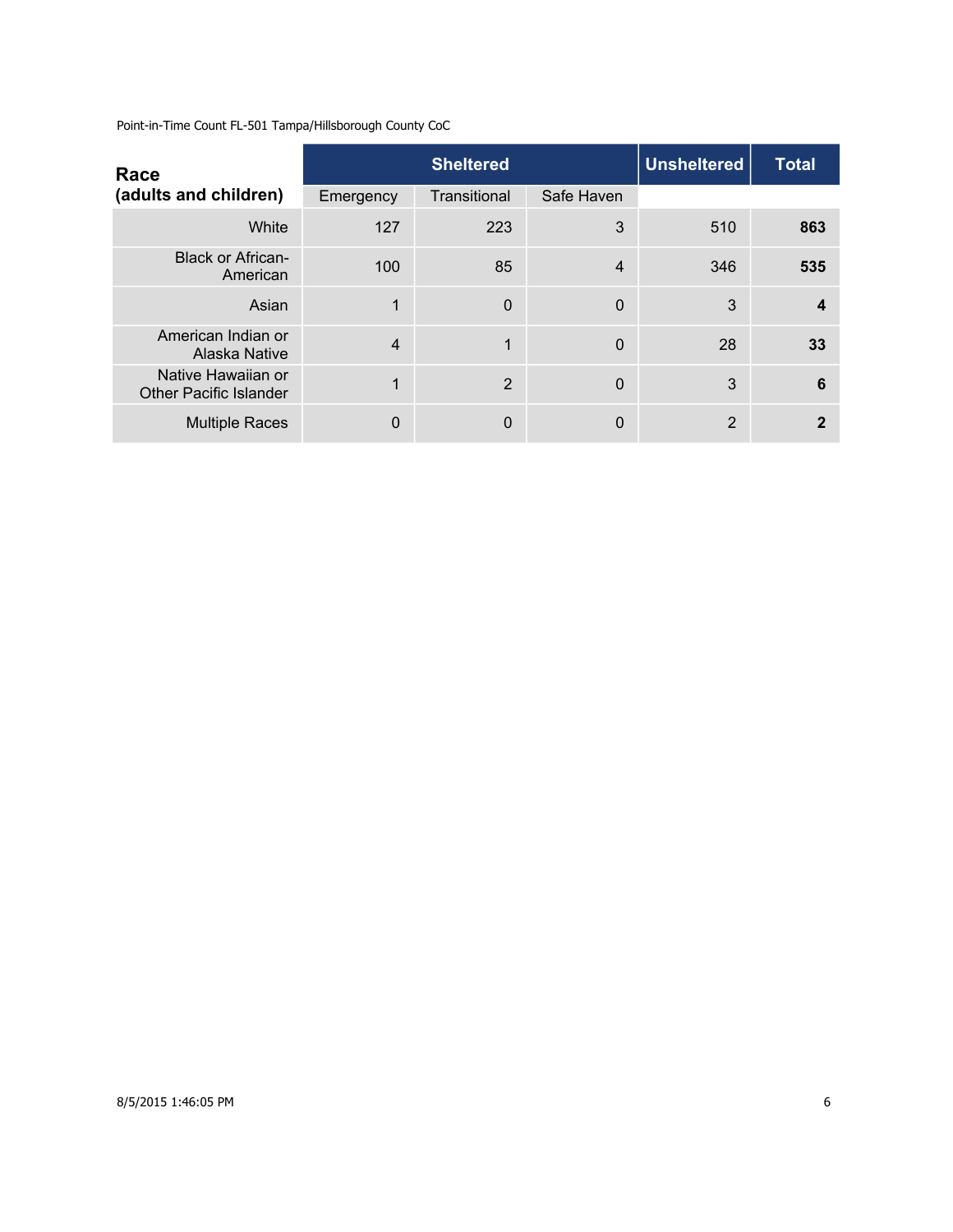## Date of PIT Count: 2/27/2014 Population: Sheltered and Unsheltered Count

### **Total Households and Persons**

|                                        |           | <b>Sheltered</b> |                | <b>Unsheltered</b> | <b>Total</b> |
|----------------------------------------|-----------|------------------|----------------|--------------------|--------------|
|                                        | Emergency | Transitional     | Safe Haven     |                    |              |
| <b>Total Number of</b><br>Households   | 250       | 389              | 7              | 985                | 1,631        |
| <b>Total Number of</b><br>Persons      | 314       | 532              | 7              | 1,091              | 1,944        |
| Number of Children<br>(under age 18)   | 43        | 28               |                | 106                | 177          |
| <b>Number of Persons</b><br>(18 to 24) | 38        | 57               | $\overline{0}$ | 171                | 266          |
| Number of Persons<br>(over age 24)     | 233       | 447              | 7              | 814                | 1,501        |

#### **Gender**

|             |           | <b>Sheltered</b> |            | Unsheltered | <b>Total</b> |
|-------------|-----------|------------------|------------|-------------|--------------|
|             | Emergency | Transitional     | Safe Haven |             |              |
| Female      | 112       | 274              |            | 363         | 751          |
| Male        | 202       | 258              | 5          | 726         | 1,191        |
| Transgender |           |                  | 0          | 2           | າ            |

## **Ethnicity**

|                             | <b>Sheltered</b> |              |            | Unsheltered | <b>Total</b> |
|-----------------------------|------------------|--------------|------------|-------------|--------------|
|                             | Emergency        | Transitional | Safe Haven |             |              |
| Non-Hispanic/Non-<br>Latino | 250              | 439          | 6          | 787         | 1,482        |
| Hispanic/Latino             | 64               | 93           |            | 304         | 462          |

#### **Race**

|                                      |           | <b>Unsheltered</b><br><b>Sheltered</b> |            |     | Total |
|--------------------------------------|-----------|----------------------------------------|------------|-----|-------|
|                                      | Emergency | Transitional                           | Safe Haven |     |       |
| White                                | 177       | 311                                    | 3          | 623 | 1,114 |
| <b>Black or African-</b><br>American | 131       | 218                                    | 4          | 424 | 777   |

8/5/2015 1:46:06 PM 7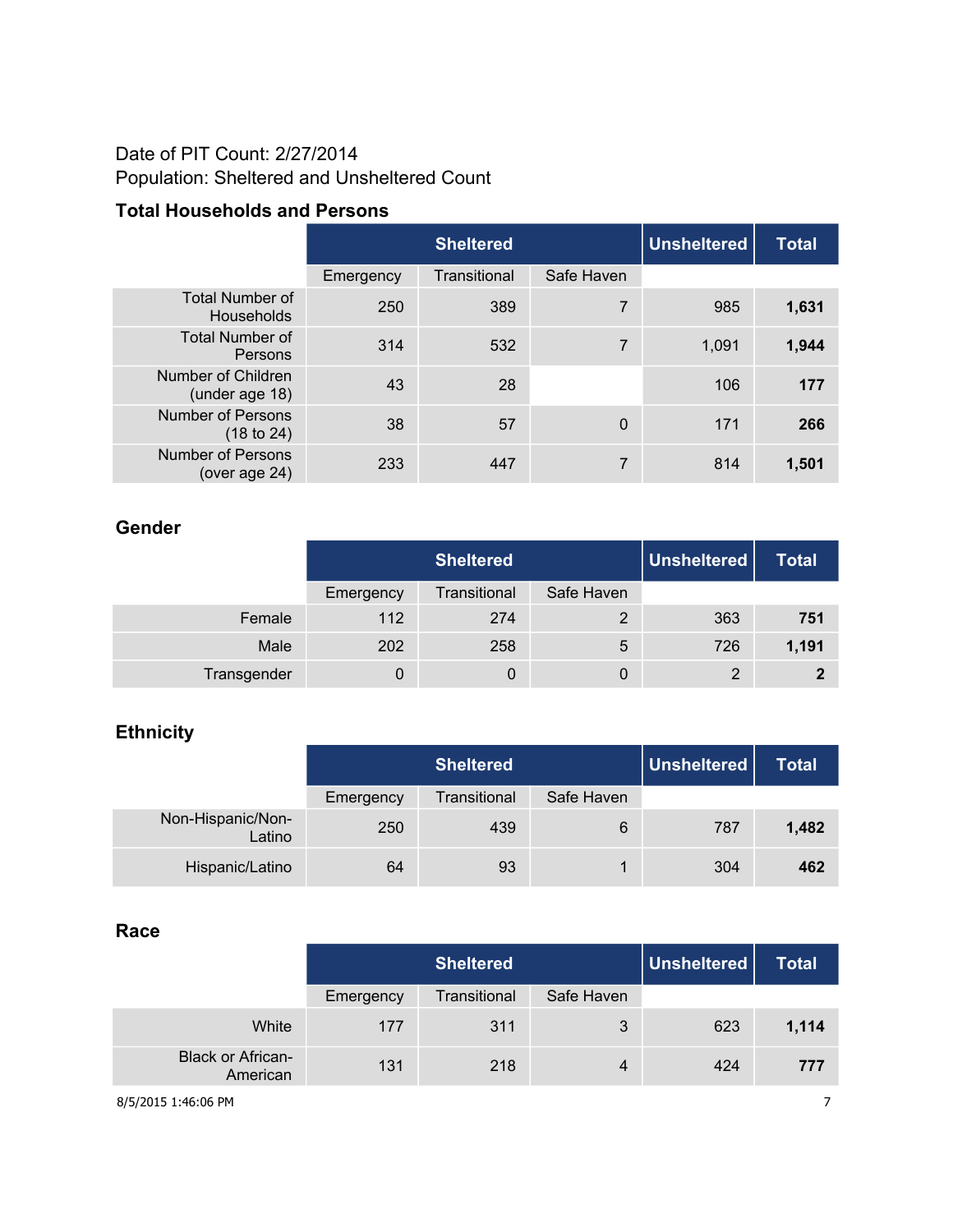Point In Time Summary for FL-501 - Tampa/Hillsborough County CoC

| Asian                                        |  |    |    |
|----------------------------------------------|--|----|----|
| American Indian or<br>Alaska Native          |  | 34 | 39 |
| Native Hawaiian or<br>Other Pacific Islander |  |    |    |
| <b>Multiple Races</b>                        |  |    |    |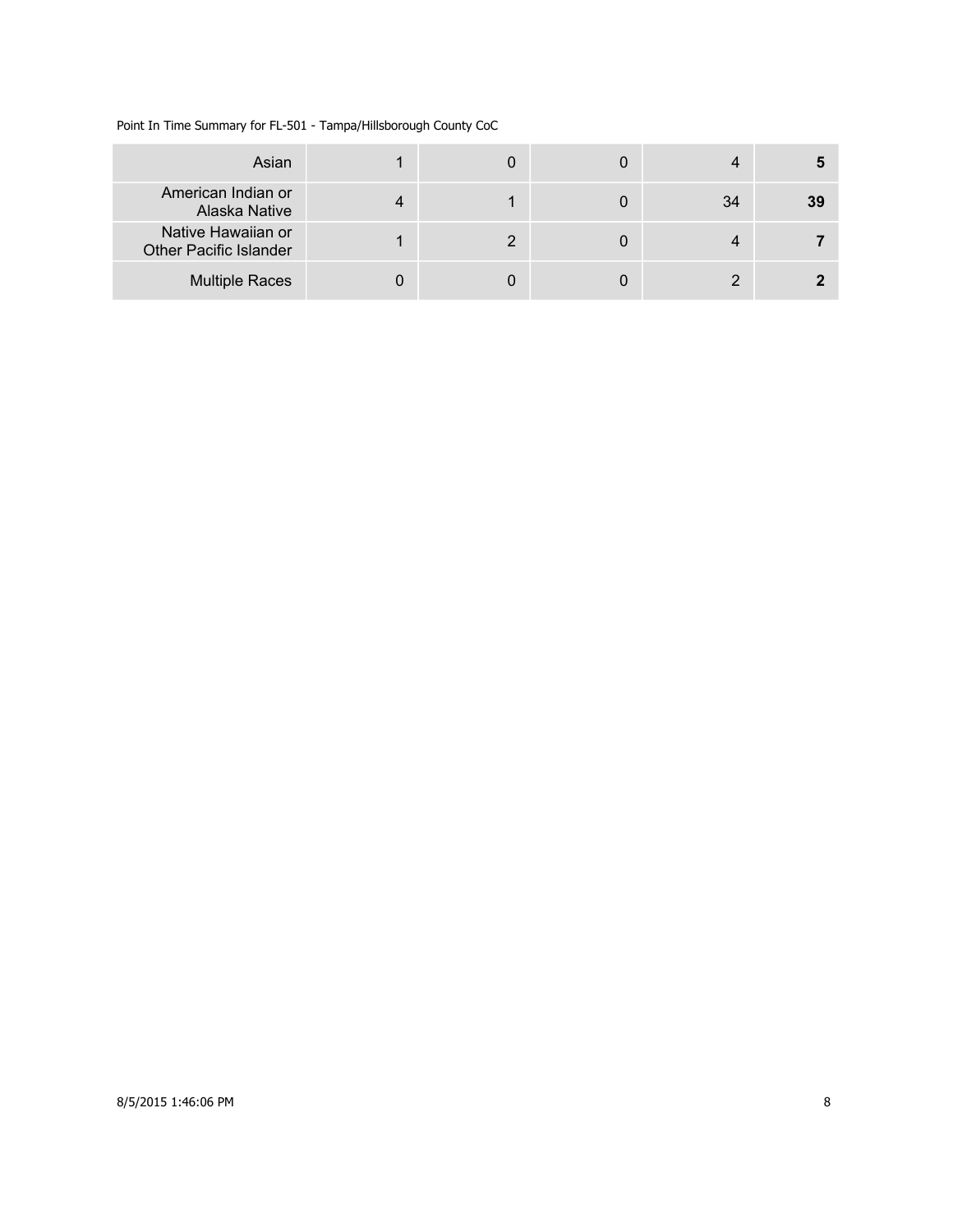Inventory Count Date: 2/27/2014 Population: Sheltered and Unsheltered Count

#### **Persons in Households with at least one Adult and one Child**

|                                      | Sheltered |              |
|--------------------------------------|-----------|--------------|
|                                      | Emergency | Transitional |
| <b>Total Number of</b><br>Households | O         |              |
| <b>Total Number of</b><br>Persons    |           |              |
| <b>Total Number of</b><br>Veterans   |           |              |

|          | <b>Sheltered</b> | Unsheltered | <b>Total</b> |
|----------|------------------|-------------|--------------|
| ٦cγ      | Transitional     |             |              |
| $\Omega$ | 0                | $\Omega$    |              |
| $\Omega$ | 0                | $\Omega$    |              |
| n        | $\Box$           |             |              |

| Gender          |           | <b>Sheltered</b> | Unsheltered |
|-----------------|-----------|------------------|-------------|
| (veterans only) | Emergency | Transitional     |             |
| Female          | 0         |                  | 0           |
| Male            | 0         | 0                | 0           |
| Transgender     | 0         | 0                | 0           |

| <b>Total</b> | Unsheltered | Sheltered     |     |
|--------------|-------------|---------------|-----|
|              |             | Transitional  | าсу |
|              | 0           | 0             | 0   |
|              | 0           | $\Omega$      | 0   |
|              | $\Omega$    | $\mathcal{L}$ | O   |

| <b>Ethnicity</b>            | <b>Sheltered</b> |              |
|-----------------------------|------------------|--------------|
| (veterans only)             | Emergency        | Transitional |
| Non-Hispanic/Non-<br>Latino |                  |              |
| Hispanic/Latino             |                  |              |

|     | <b>Sheltered</b> |
|-----|------------------|
| ٦CV | Transitional     |
| 0   |                  |
|     |                  |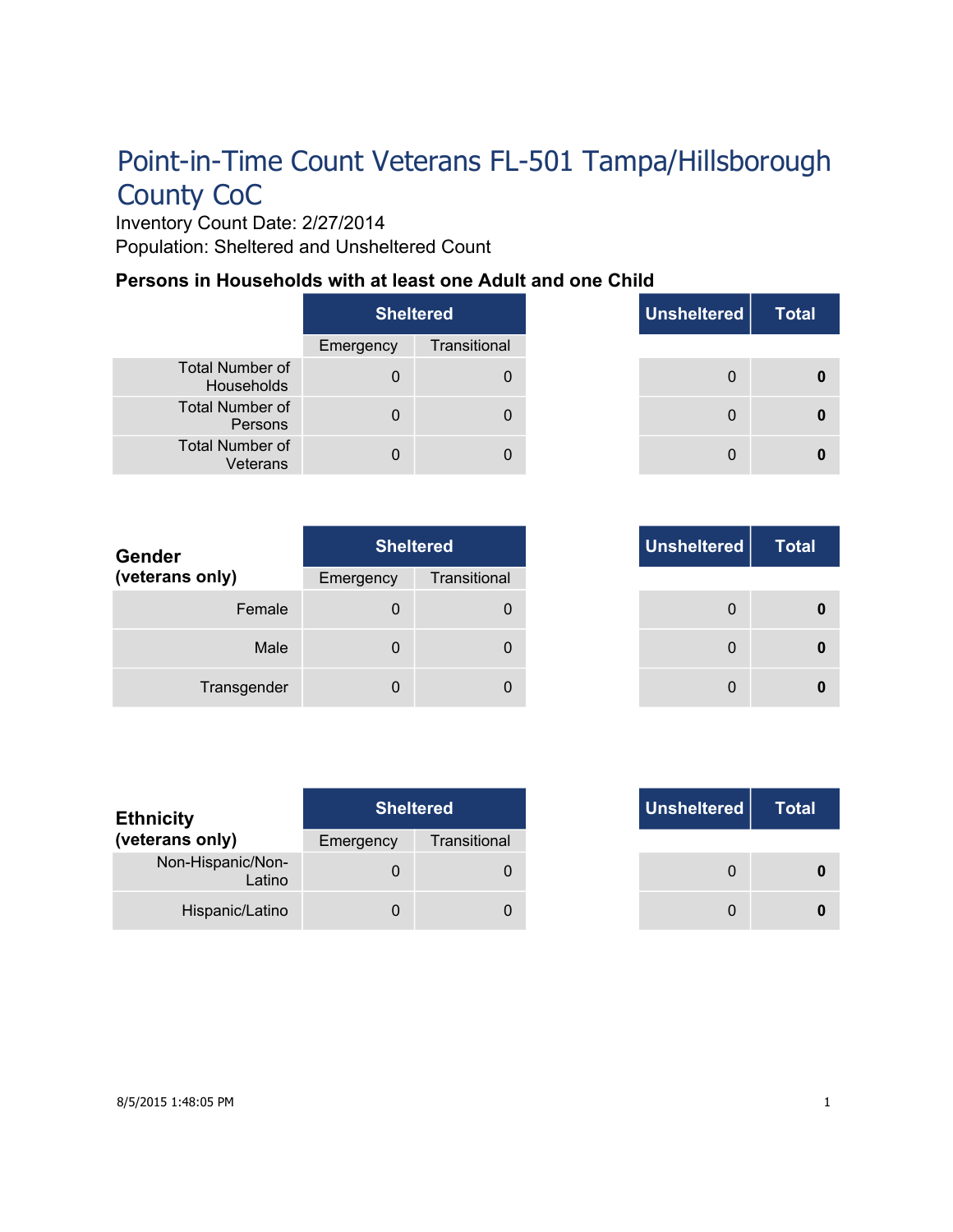| Transitional<br>Emergency<br>White<br>$\mathbf 0$<br>$\Omega$<br><b>Black or African-</b><br>$\mathbf 0$<br>$\Omega$<br>American<br>$\mathbf 0$<br>Asian<br>$\Omega$<br>American Indian or<br>$\mathbf 0$<br>$\mathbf{0}$<br>Alaska Native<br>Native Hawaiian or<br>$\mathbf 0$<br>$\Omega$<br><b>Other Pacific Islander</b><br><b>Multiple Races</b><br>$\mathbf 0$<br>0 | Race            | <b>Sheltered</b> | <b>Unsheltered</b> |
|---------------------------------------------------------------------------------------------------------------------------------------------------------------------------------------------------------------------------------------------------------------------------------------------------------------------------------------------------------------------------|-----------------|------------------|--------------------|
|                                                                                                                                                                                                                                                                                                                                                                           | (veterans only) |                  |                    |
|                                                                                                                                                                                                                                                                                                                                                                           |                 |                  | $\Omega$           |
| $\mathbf{0}$<br>$\Omega$<br>$\Omega$<br>0                                                                                                                                                                                                                                                                                                                                 |                 |                  | $\mathbf 0$        |
|                                                                                                                                                                                                                                                                                                                                                                           |                 |                  |                    |
|                                                                                                                                                                                                                                                                                                                                                                           |                 |                  |                    |
|                                                                                                                                                                                                                                                                                                                                                                           |                 |                  |                    |
|                                                                                                                                                                                                                                                                                                                                                                           |                 |                  |                    |

| <b>Sheltered</b> |              | Unsheltered | <b>Total</b>     |
|------------------|--------------|-------------|------------------|
| าcy              | Transitional |             |                  |
| $\Omega$         | $\mathbf 0$  | 0           | 0                |
| $\Omega$         | $\mathbf{0}$ | 0           | $\boldsymbol{0}$ |
| $\Omega$         | $\mathbf{0}$ | $\mathbf 0$ | $\bf{0}$         |
| $\Omega$         | $\Omega$     | 0           | 0                |
| $\Omega$         | $\Omega$     | $\mathbf 0$ | 0                |
| O                | 0            | 0           | 0                |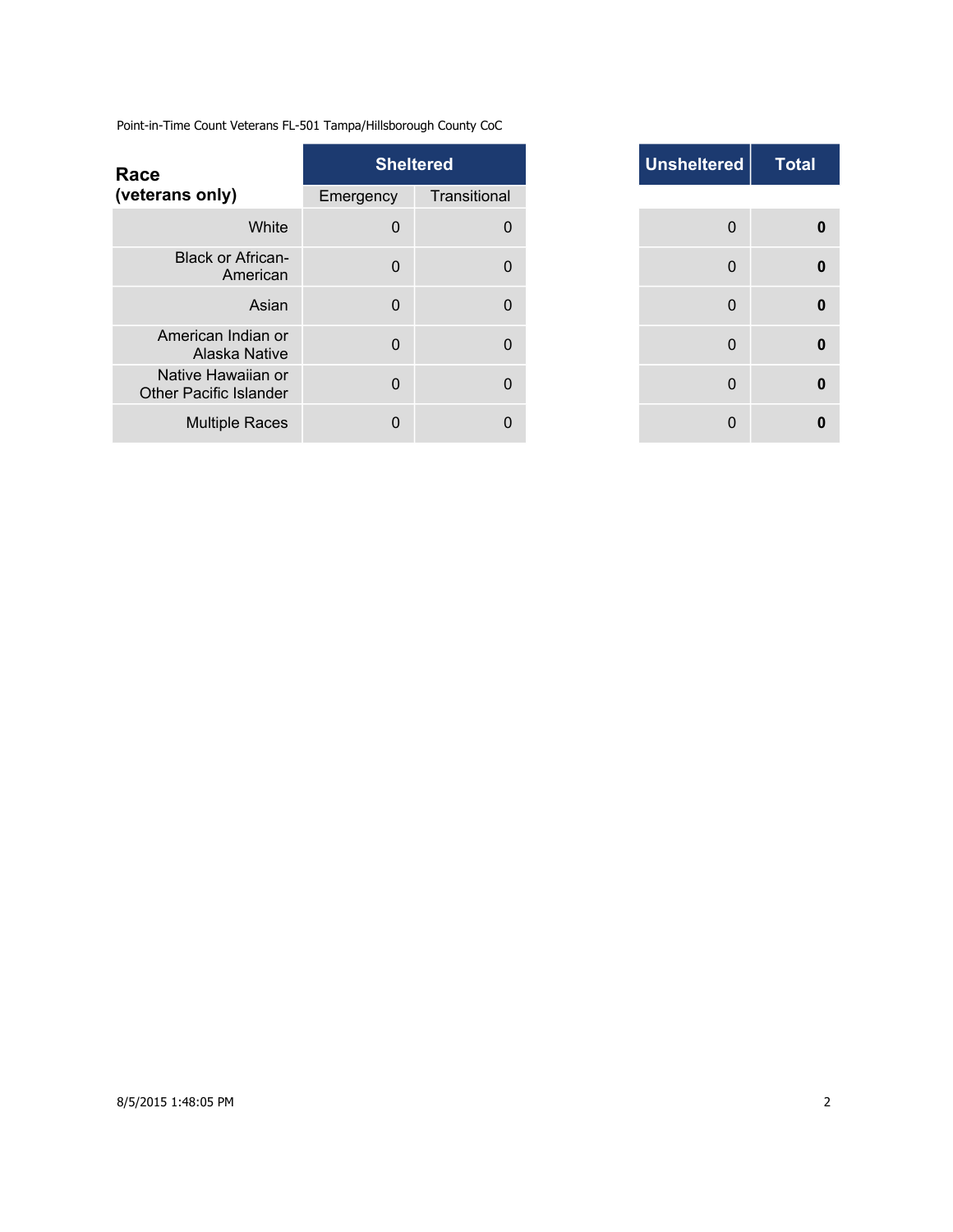## Inventory Count Date: 2/27/2014 Population: Sheltered and Unsheltered Count

## **Persons in Households without Children**

|                                      | <b>Sheltered</b> |              |            | Unsheltered | <b>Total</b> |
|--------------------------------------|------------------|--------------|------------|-------------|--------------|
|                                      | Emergency        | Transitional | Safe Haven |             |              |
| <b>Total Number of</b><br>Households | 20               | 83           | 7          | 126         | 236          |
| <b>Total Number of</b><br>Persons    | 20               | 83           | 7          | 126         | 236          |
| <b>Total Number of</b><br>Veterans   | 20               | 83           | 7          | 126         | 236          |

| <b>Gender</b>   | <b>Sheltered</b> |              |            | <b>Unsheltered</b> | <b>Total</b> |
|-----------------|------------------|--------------|------------|--------------------|--------------|
| (veterans only) | Emergency        | Transitional | Safe Haven |                    |              |
| Female          | 0                | 17           | 2          | 10                 | 29           |
| Male            | 20               | 66           | 5          | 116                | 207          |
| Transgender     | 0                | 0            | 0          | 0                  | 0            |

| <b>Ethnicity</b>            | <b>Sheltered</b> |              |            | Unsheltered | Total |
|-----------------------------|------------------|--------------|------------|-------------|-------|
| (veterans only)             | Emergency        | Transitional | Safe Haven |             |       |
| Non-Hispanic/Non-<br>Latino | 18               | 74           |            | 114         | 213   |
| Hispanic/Latino             |                  | 9            | 0          | 12          | 23    |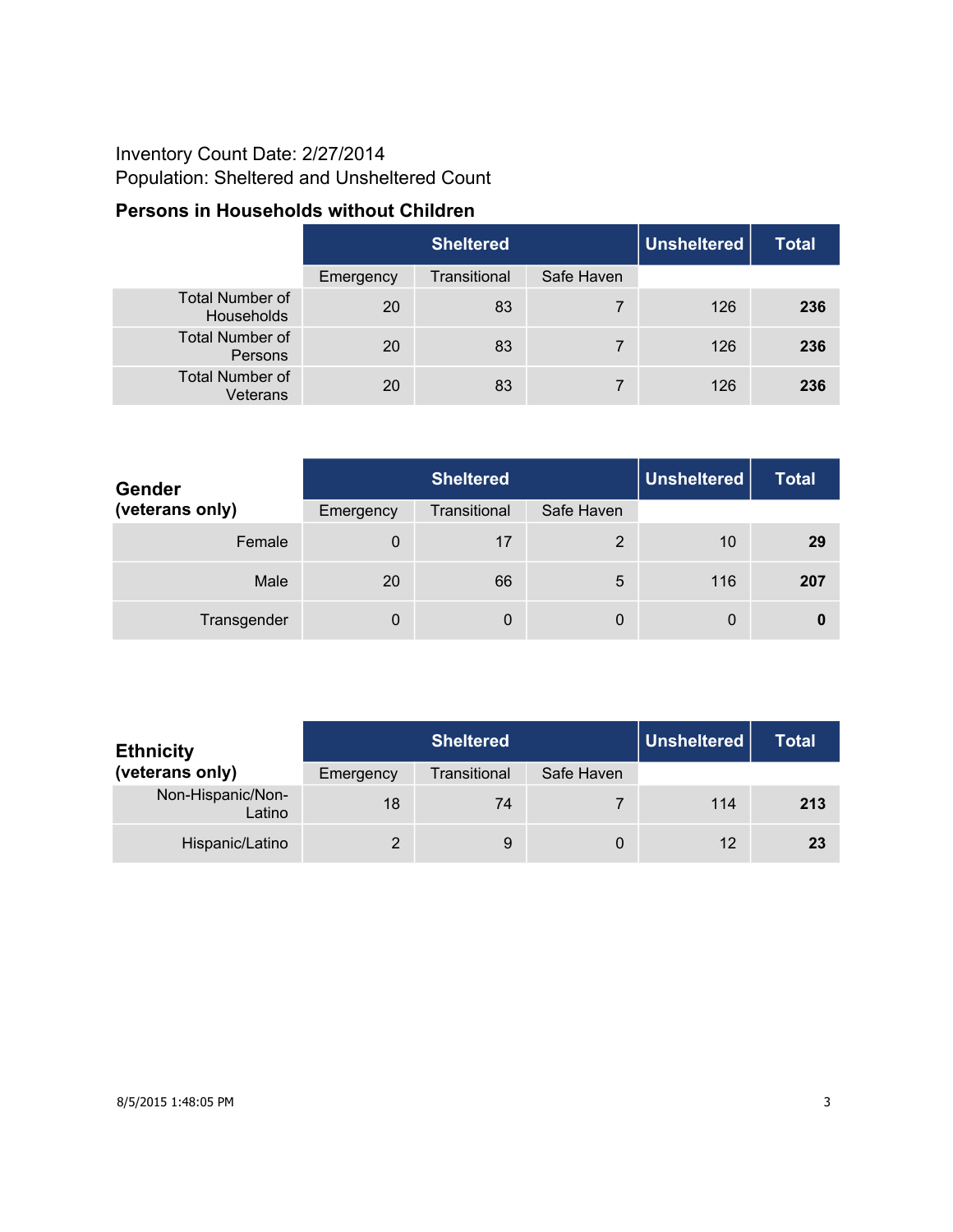| Race                                                |                | <b>Sheltered</b> | Unsheltered | <b>Total</b> |              |
|-----------------------------------------------------|----------------|------------------|-------------|--------------|--------------|
| (veterans only)                                     | Emergency      | Transitional     | Safe Haven  |              |              |
| White                                               | 13             | 55               | 3           | 78           | 149          |
| <b>Black or African-</b><br>American                | $\overline{7}$ | 28               | 4           | 45           | 84           |
| Asian                                               | $\overline{0}$ | $\Omega$         | 0           | $\Omega$     | $\mathbf{0}$ |
| American Indian or<br>Alaska Native                 | $\Omega$       | $\Omega$         | 0           | 3            | 3            |
| Native Hawaiian or<br><b>Other Pacific Islander</b> | 0              | $\mathbf 0$      | 0           | $\Omega$     | 0            |
| <b>Multiple Races</b>                               | 0              | $\Omega$         | 0           | $\mathbf 0$  | 0            |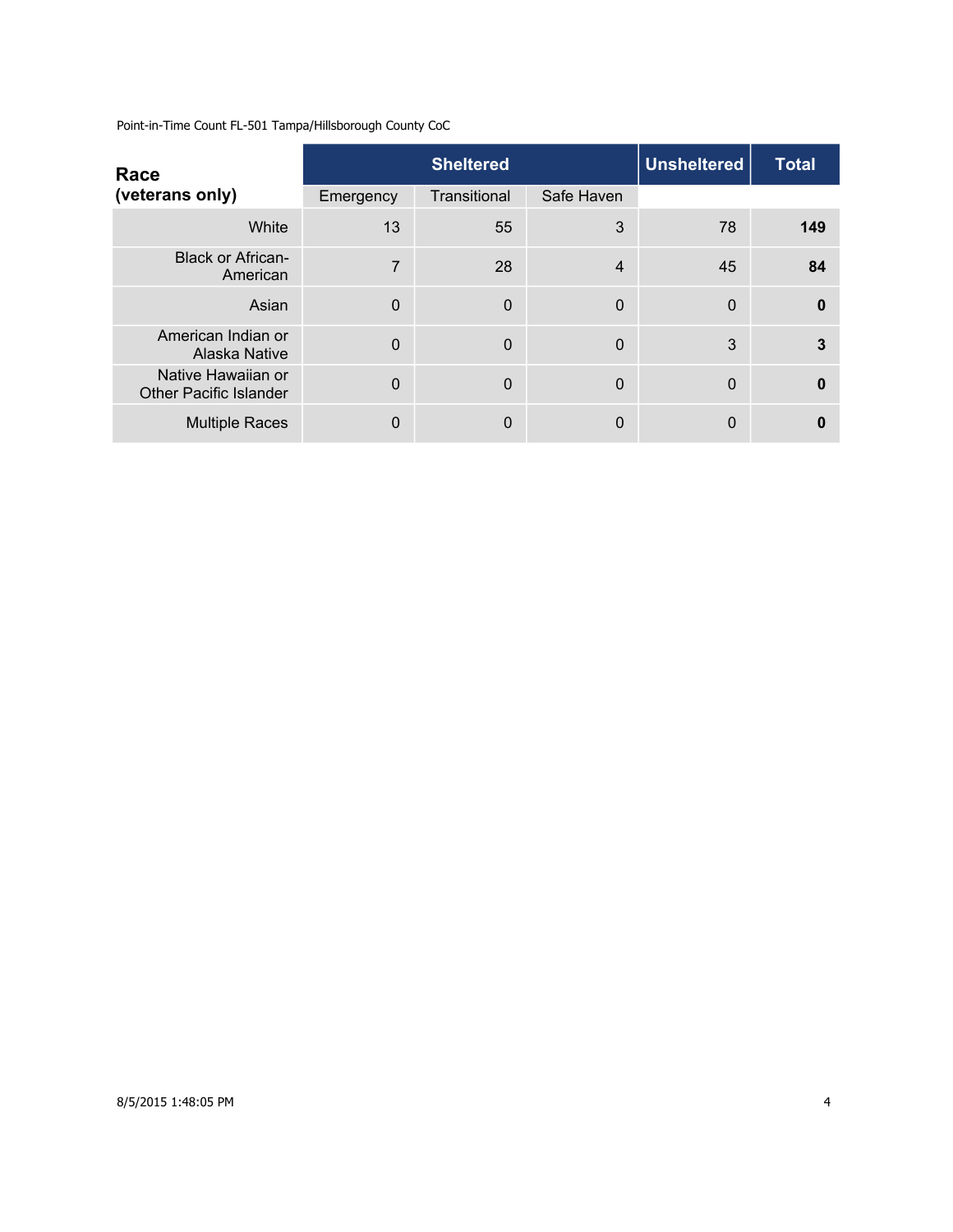# Point-in-Time Summary Veterans for FL-501 - Tampa/Hillsborough County CoC

## Date of PIT Count: 2/27/2014

Population: Sheltered and Unsheltered Count

### **Total Households and Persons**

|                                      |           | <b>Sheltered</b> |            | Unsheltered | <b>Total</b> |
|--------------------------------------|-----------|------------------|------------|-------------|--------------|
|                                      | Emergency | Transitional     | Safe Haven |             |              |
| <b>Total Number of</b><br>Households | 20        | 83               |            | 126         | 236          |
| <b>Total Number of</b><br>Persons    | 20        | 83               | 7          | 126         | 236          |
| <b>Total Number of</b><br>Veterans   | 20        | 83               |            | 126         | 236          |

#### **Gender**

|             |           | <b>Sheltered</b> |            | $\mid$ Unsheltered $\mid$ | <b>Total</b> |
|-------------|-----------|------------------|------------|---------------------------|--------------|
|             | Emergency | Transitional     | Safe Haven |                           |              |
| Female      |           | 17               |            | 10                        | 29           |
| Male        | 20        | 66               | 5          | 116                       | 207          |
| Transgender | Ü         | 0                | 0          | 0                         |              |

#### **Ethnicity**

|                             |           | <b>Sheltered</b> |            | Unsheltered | Total |
|-----------------------------|-----------|------------------|------------|-------------|-------|
|                             | Emergency | Transitional     | Safe Haven |             |       |
| Non-Hispanic/Non-<br>Latino | 18        | 74               |            | 114         | 213   |
| Hispanic/Latino             | 2         | 9                | 0          | 12          | 23    |

#### **Race**

|       |           | <b>Sheltered</b> |            | Unsheltered | <b>Total</b> |
|-------|-----------|------------------|------------|-------------|--------------|
|       | Emergency | Transitional     | Safe Haven |             |              |
| White | 13        | 55               | 3          | 78          | 149          |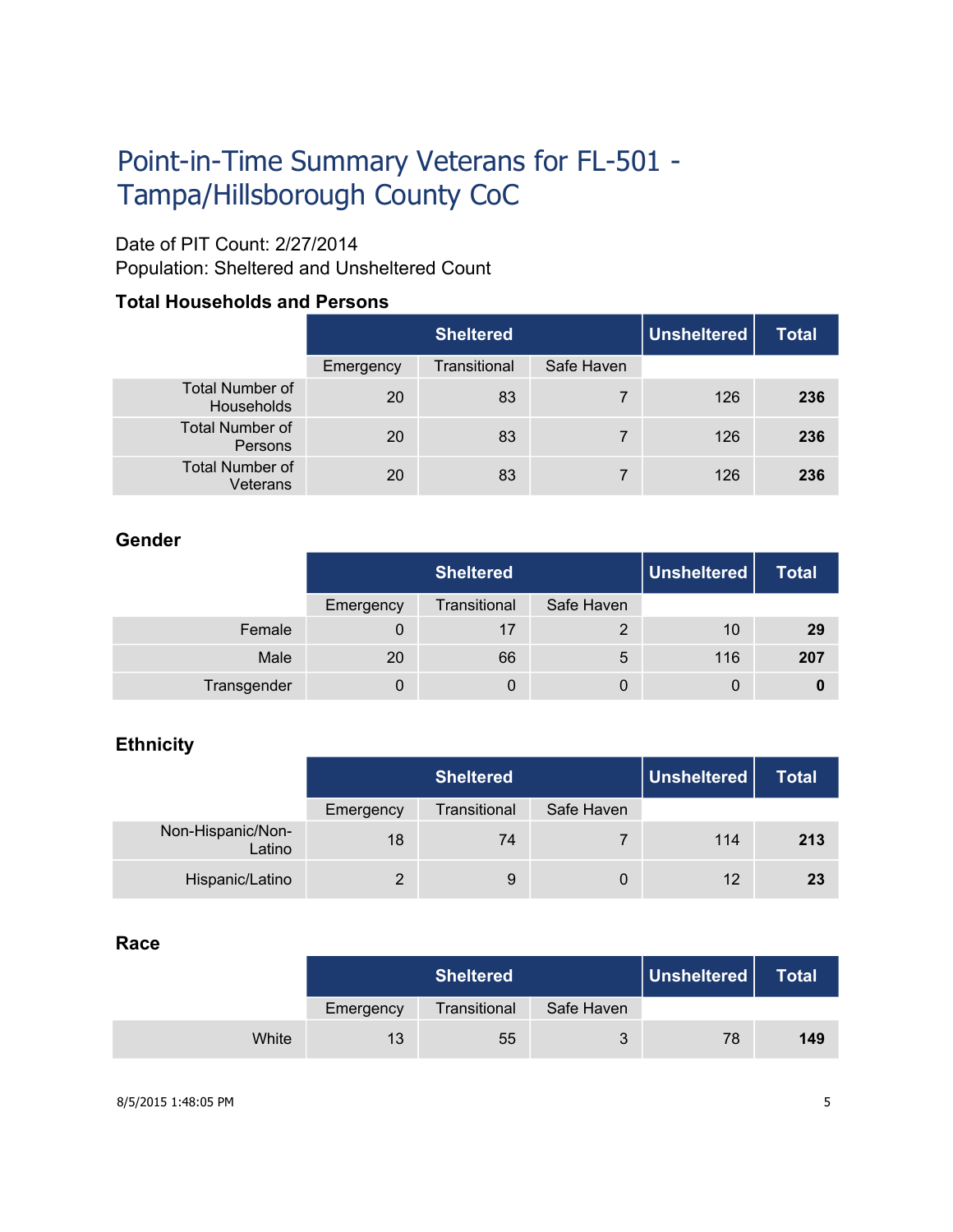| <b>Black or African-</b><br>American                |   | 28 | $\overline{4}$ | 45 | 84 |
|-----------------------------------------------------|---|----|----------------|----|----|
| Asian                                               | 0 |    | 0              | 0  |    |
| American Indian or<br><b>Alaska Native</b>          |   |    | 0              | 3  |    |
| Native Hawaiian or<br><b>Other Pacific Islander</b> | 0 |    | 0              | 0  |    |
| <b>Multiple Races</b>                               |   |    |                |    |    |

Point In Time Summary for FL-501 - Tampa/Hillsborough County CoC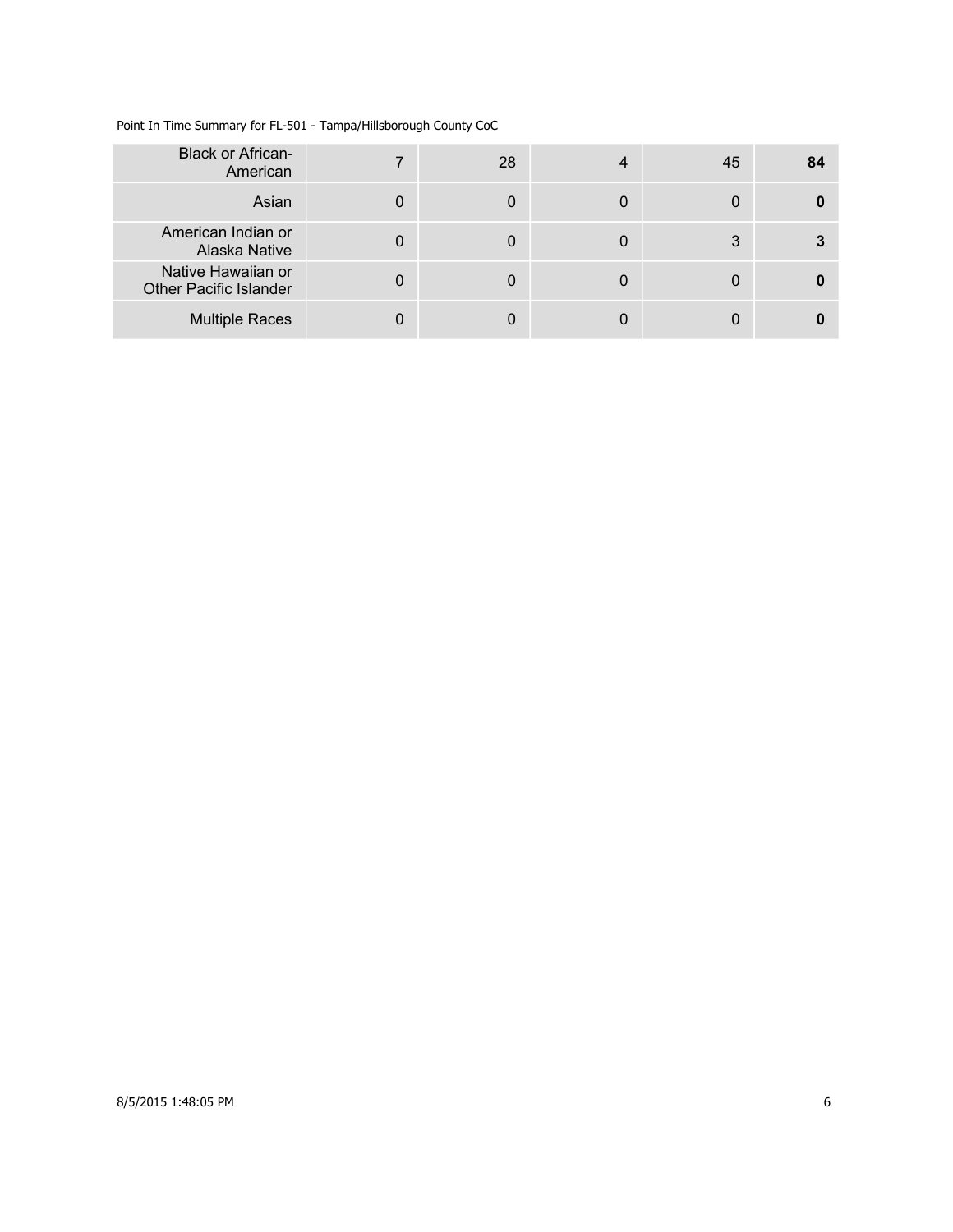# Point-in-Time Subpopulations Summary for FL-501 - Tampa/Hillsborough County CoC

#### Date of PIT Count: 2/27/2014

Population: Sheltered and Unsheltered Count

#### **Chronically Homeless Subpopulations**

|                                                                      | <b>Sheltered</b>             |                | <b>Unsheltered</b> | Total |
|----------------------------------------------------------------------|------------------------------|----------------|--------------------|-------|
|                                                                      | Emergency<br><b>Shelters</b> | Safe<br>Havens |                    |       |
| <b>Chronically Homeless Individuals</b>                              | 30                           |                | 296                | 326   |
| <b>Chronically Homeless Families</b><br>(Total Number of Families)   | 0                            |                | 33                 | 33    |
| <b>Chronically Homeless Families</b><br>(Total Persons in Household) | 0                            |                | 83                 | 83    |

#### **Other Homeless Subpopulations**

|                                         | <b>Sheltered</b>                                                          | <b>Unsheltered</b> | <b>Total</b> |
|-----------------------------------------|---------------------------------------------------------------------------|--------------------|--------------|
|                                         | Persons in emergency<br>shelters, transitional<br>housing and safe havens |                    |              |
| Adults with a Serious Mental Illness    | 139                                                                       | 439                | 578          |
| Adults with a Substance Use<br>Disorder | 170                                                                       | 313                | 483          |
| Adults with HIV/AIDS                    | 8                                                                         | 67                 | 75           |
| <b>Victims of Domestic Violence</b>     |                                                                           |                    | 0            |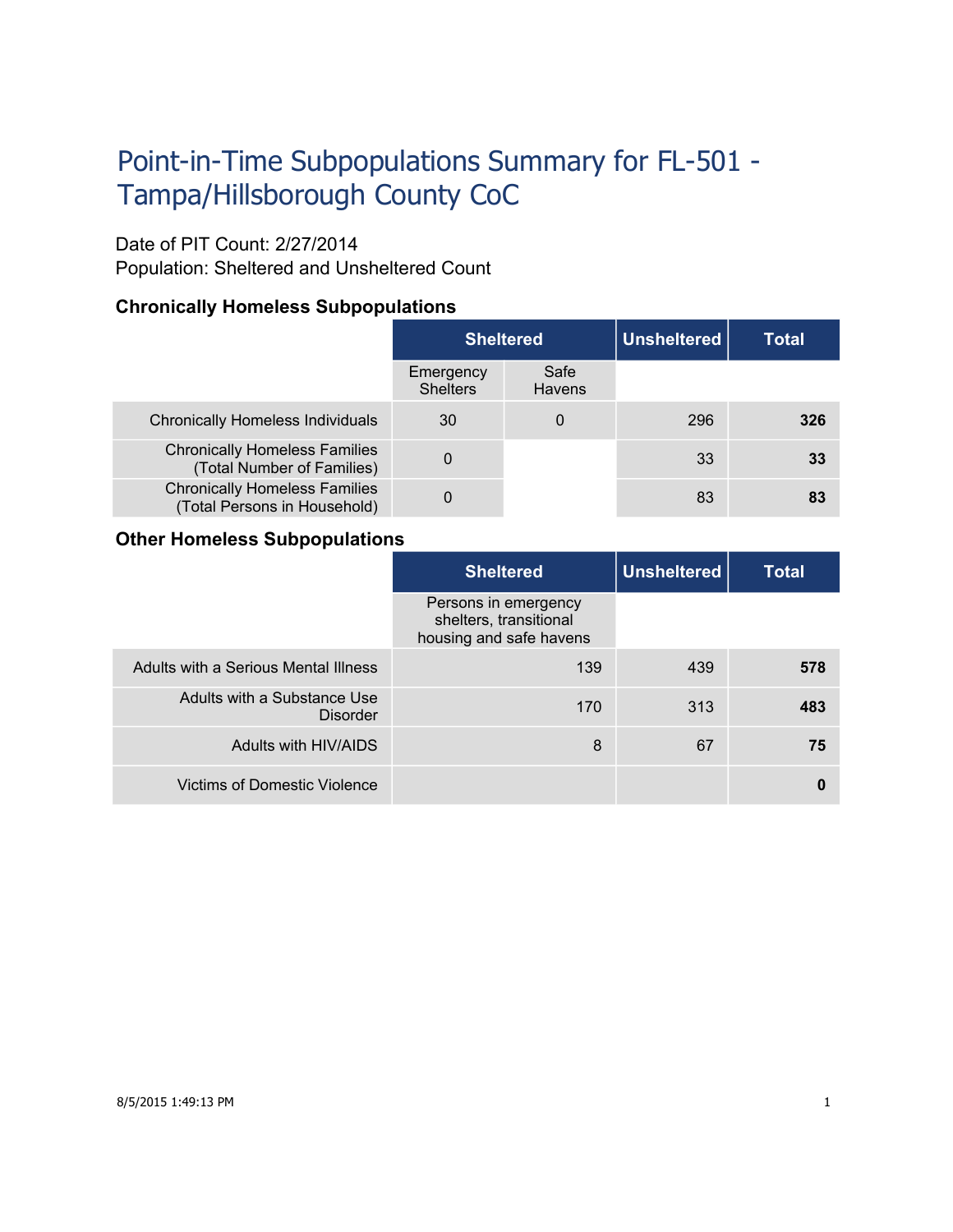|                                                  |                                 | <b>Total Overall Homeless</b>       |                                       |                                       | <b>Overall Homeless Individuals</b>                       |                                                             | <b>Overall Homeless Families</b>                       |                                                                            |                                                             |
|--------------------------------------------------|---------------------------------|-------------------------------------|---------------------------------------|---------------------------------------|-----------------------------------------------------------|-------------------------------------------------------------|--------------------------------------------------------|----------------------------------------------------------------------------|-------------------------------------------------------------|
| Year of the<br>annual Point-<br>In-Time<br>Count | <b>Total</b><br><b>Homeless</b> | <b>Sheltered</b><br><b>Homeless</b> | <b>Unsheltered</b><br><b>Homeless</b> | <b>Homeless</b><br><b>Individuals</b> | <b>Sheltered</b><br><b>Homeless</b><br><b>Individuals</b> | <b>Unsheltered</b><br><b>Homeless</b><br><b>Individuals</b> | <b>Homeless</b><br><b>People in</b><br><b>Families</b> | <b>Sheltered</b><br><b>Homeless</b><br><b>People in</b><br><b>Families</b> | <b>Unsheltered</b><br><b>Homeless People</b><br>in Families |
| 2015                                             | 1,931                           | 1,175                               | 756                                   | 1,363                                 | 668                                                       | 695                                                         | 568                                                    | 507                                                                        | 61                                                          |
| 2014                                             | 1,944                           | 853                                 | 1,091                                 | 1,443                                 | 551                                                       | 892                                                         | 501                                                    | 302                                                                        | 199                                                         |
| 2013                                             | 1,909                           | 965                                 | 944                                   | 1,326                                 | 653                                                       | 673                                                         | 583                                                    | 312                                                                        | 271                                                         |
|                                                  |                                 |                                     |                                       |                                       |                                                           |                                                             |                                                        |                                                                            |                                                             |
| Difference from<br>2014 & 2015                   | $-0.7%$                         | 37.7%                               | $-30.7%$                              | $-5.5%$                               | 21.2%                                                     | $-22.1%$                                                    | 13.4%                                                  | 67.9%                                                                      | $-69.3%$                                                    |

Although the number of people experiencing homeless in Hillsborough County has decreased by less than 1%, the data related to unaccompanied youth, chronically homeless individuals and families living on the streets is significant. With the infusion of funding from Hillsborough County, the City of Tampa, HUD and VA, a significant number of the homeless residents are able to seek shelter and services rather than sleep on the streets.

The data is generated from the U.S. Department of Housing Development's Homelessness Data Exchange (HDX). The Homelessness Data Exchange is an on-line tool designed to allow Homeless Continuums of Care to submit data to the U.S. Department of Housing and Urban Development.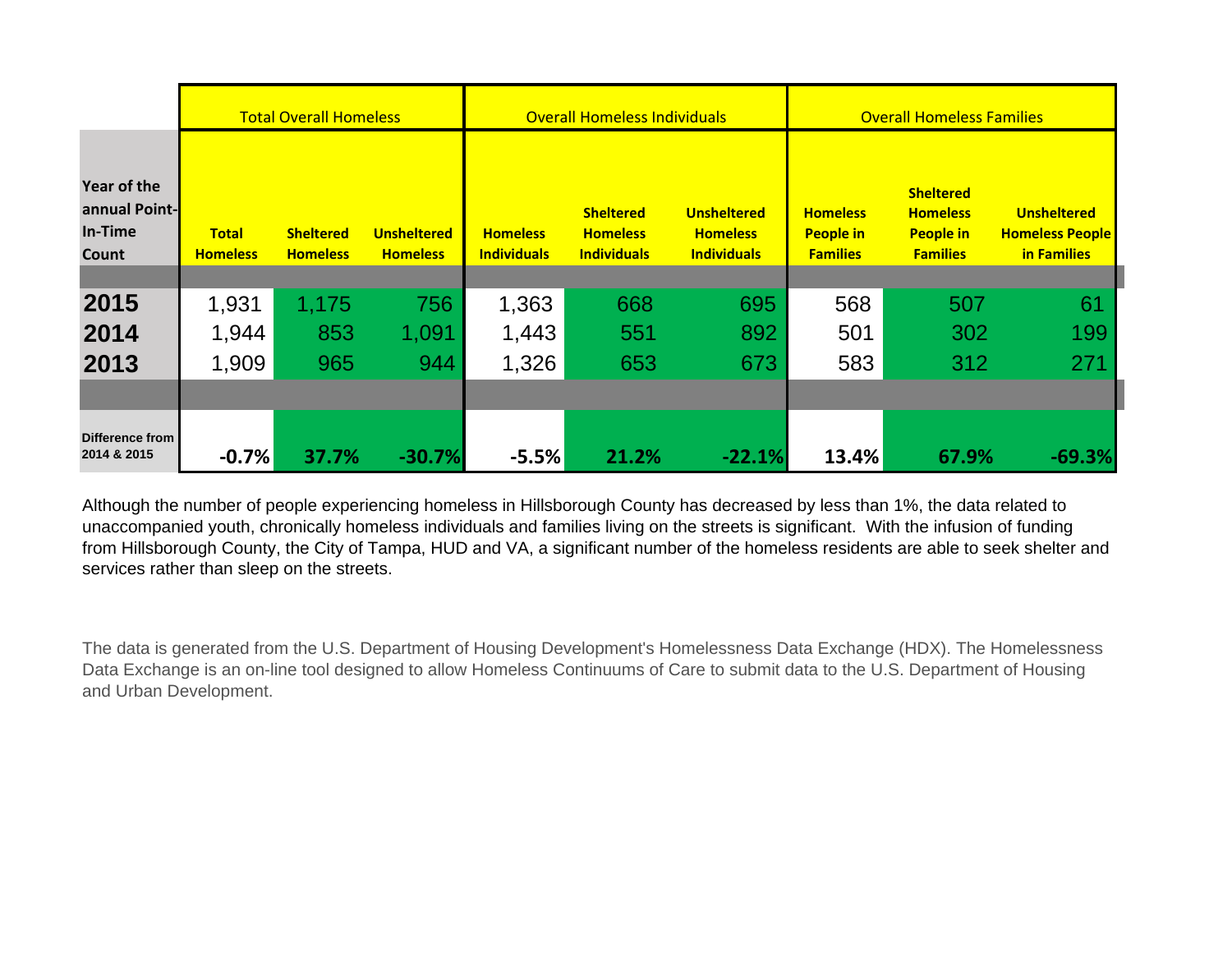| <b>Chronically Homeless Individuals</b><br><b>Total Overall Chronically Homeless</b> |                                                           |                                                             | <b>Chronically Homeless Families</b>                        |                                                                                 |                                                                                   |                                                                              | <b>Total Homeless Veterans</b>                                                                   |                                                                                                    |                                    |                                                        |                                                          |
|--------------------------------------------------------------------------------------|-----------------------------------------------------------|-------------------------------------------------------------|-------------------------------------------------------------|---------------------------------------------------------------------------------|-----------------------------------------------------------------------------------|------------------------------------------------------------------------------|--------------------------------------------------------------------------------------------------|----------------------------------------------------------------------------------------------------|------------------------------------|--------------------------------------------------------|----------------------------------------------------------|
| <b>Chronically</b><br><b>Homeless</b>                                                | <b>Sheltered</b><br><b>Chronically</b><br><b>Homeless</b> | <b>Unsheltered</b><br><b>Chronically</b><br><b>Homeless</b> | <b>Chronically</b><br><b>Homeless</b><br><b>Individuals</b> | <b>Sheltered</b><br><b>Chronically</b><br><b>Homeless</b><br><b>Individuals</b> | <b>Unsheltered</b><br><b>Chronically</b><br><b>Homeless</b><br><b>Individuals</b> | <b>Chronically</b><br><b>Homeless</b><br><b>People in</b><br><b>Families</b> | <b>Sheltered</b><br><b>Chronically</b><br><b>Homeless</b><br><b>People in</b><br><b>Families</b> | <b>Unsheltered</b><br><b>Chronically</b><br><b>Homeless</b><br><b>People in</b><br><b>Families</b> | <b>Homeless</b><br><b>Veterans</b> | <b>Sheltered</b><br><b>Homeless</b><br><b>Veterans</b> | <b>Unsheltered</b><br><b>Homeless</b><br><b>Veterans</b> |
|                                                                                      |                                                           |                                                             |                                                             |                                                                                 |                                                                                   |                                                                              |                                                                                                  |                                                                                                    |                                    |                                                        |                                                          |
| 315                                                                                  | 98                                                        | 217                                                         | 303                                                         | 96                                                                              | 207                                                                               | 12 <sub>2</sub>                                                              | $\overline{2}$                                                                                   | 10                                                                                                 | 313                                | 161                                                    | 152                                                      |
| 409                                                                                  | 30                                                        | 379                                                         | 326                                                         | 30                                                                              | 296                                                                               | 83                                                                           | $\overline{0}$                                                                                   | 83                                                                                                 | 236                                | 110                                                    | 126                                                      |
| 506                                                                                  | 145                                                       | 361                                                         | 426                                                         | 131                                                                             | 295                                                                               | 80                                                                           | 14                                                                                               | 66                                                                                                 | 170                                | 76                                                     | 94                                                       |
|                                                                                      |                                                           |                                                             |                                                             |                                                                                 |                                                                                   |                                                                              |                                                                                                  |                                                                                                    |                                    |                                                        |                                                          |
| $-23.0%$                                                                             | 226.7%                                                    | $-42.7%$                                                    | $-7.1%$                                                     | 220.0%                                                                          | $-30.1%$                                                                          | $-85.5%$                                                                     |                                                                                                  | $-88.0%$                                                                                           | 32.6%                              | 46.4%                                                  | 20.6%                                                    |